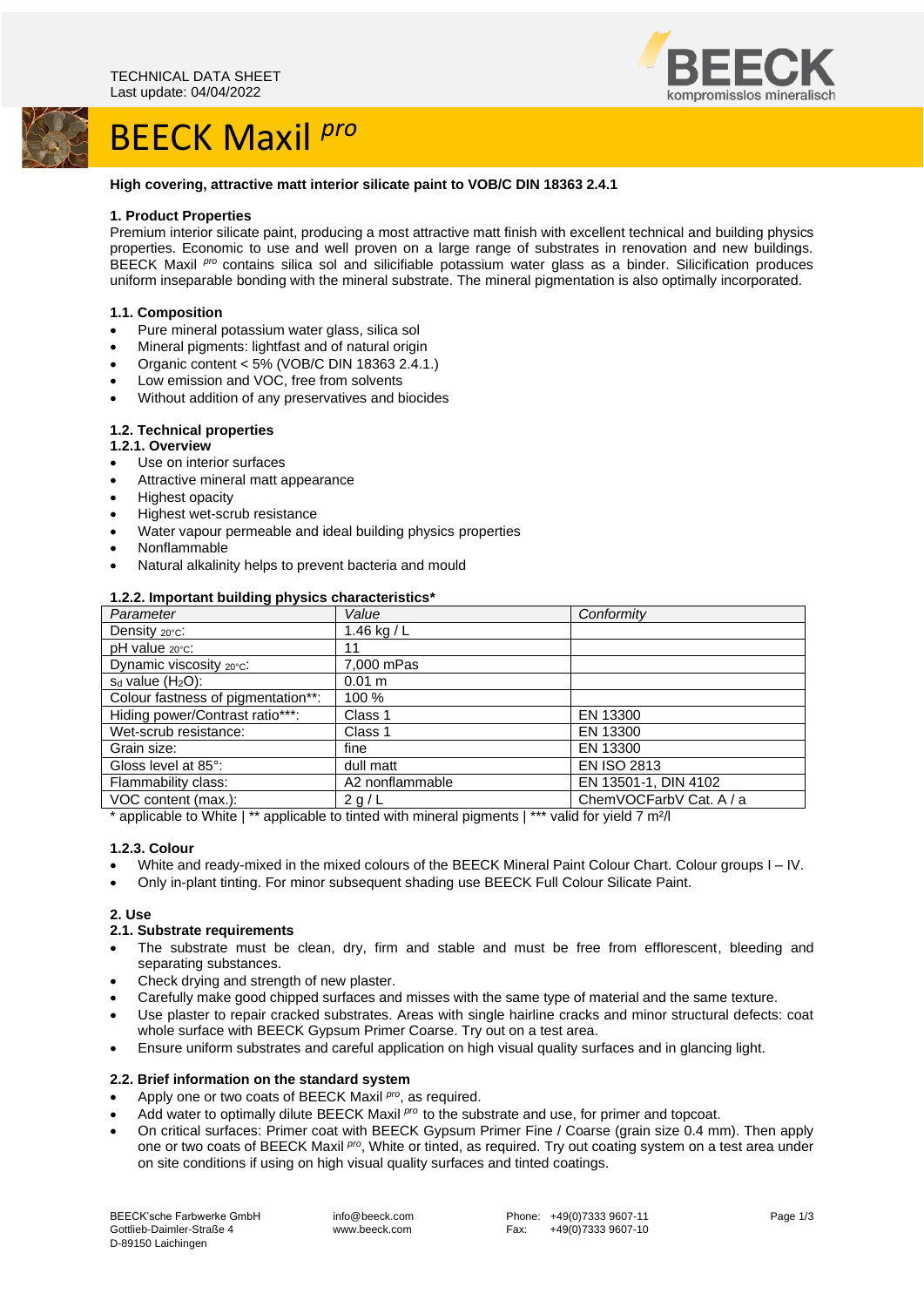

# BEECK Maxil *pro*

## **2.3. Substrate and preparatory treatment**

- *Lime plaster (PI/CSII), lime-cement plaster (PII), cement plaster (PIII) gypsum plaster, plaster stucco:* Check plaster for drying and strength. Use BEECK Etching Fluid to remove sinter skin on solid lime plaster, or grind off. Do not etch thin coat plasters and composite systems. Prime strongly absorbent lime plaster with BEECK SOL-Fixative. Precoat whole surface of gypsum plaster or stucco with BEECK Gypsum Primer Fine / Coarse if necessary.
- *Gypsum plaster boards:*

Ensure proper installation and required surface quality and evenness tolerances under glancing light conditions, given on site and according to good practice. Apply gypsum filler on whole surface, followed by primer coat to whole surface with BEECK Gypsum Primer Fine / Coarse.

• *Calcium silicate masonry, brick:*

Clean and check for absorbency, moisture damage and efflorescence (e.g. salt edges). Make good crumbling bricks and joints. Apply primer coat of BEECK SOL-Fixative or Gypsum Primer Fine / Coarse if necessary.

• *Concrete:*

Thoroughly clean with BEECK Formwork Oil Remover according to the factory specifications and rinse off with clean water. Test the wettability of the cleaned substrate by spraying on water. Primer coat of BEECK SOL-Fixative or Gypsum Primer Fine / Coarse advisable, alternatively directly with BEECK Maxil Pro.

• **Clay or loam:**

Allow to dry, brush off any unbound grain from surface. Prime with BEECK Maxil *pro*, diluted with approx. 20 % water. Make samples on critical or crumbly surfaces.

- *Fabric, textured/embossed wallpapers, woodchip wallpaper:* Only for alkali-proof, water-wettable fabric and paper. Not for metal foils, plastics or vinyl wallpapers. Ensure homogeneous bonding over whole surface, without overlapping. Coat directly with BEECK Maxil P<sup>ro</sup>.
- *Old coatings:*

Brush down mineral coatings and if chalking, solidify with BEECK SOL-Fixative. Completely rinse off distempers and tempera paints. Old plasto-elastic, synthetic resin-based coatings, glossy coatings: strip or blast clean, pore-deep. Clean firmly adhering, old, matt, emulsion coatings and precoat with BEECK Gypsum Primer Fine / Coarse, if necessary. Make samples before applying on critical and unknown surfaces.

- *Unsuitable substrates* are less stable, efflorescent, organic and non alkali-resistant substrates, e.g. woodbased materials (MDF, OSB) and plastics.
- *Defective substrates* require a differentiated approach. Apply renovation plaster to damp, salt contaminated areas, basement walls and base areas.

# **2.4. Application instructions**

# **2.4.1. General information**

Check substrate suitability as required (see 2.1 and 2.3). Pay particular attention to the absorbency, strength and texture of the respective substrate. Try out on a test area before using on high quality and critical surfaces. Ensure that the product is used by qualified persons only.

- Carefully cover surfaces which are not to be treated especially glass, ceramics, window sills, expansion joints, lacquer and anodic coatings – and protect them from splashes.
- Provide personal protective equipment.
- Only use containers from the same production batch to coat self-contained areas.
- Before use, thoroughly stir BEECK Maxil *pro* with a powered mixing paddle.
- Add water to dilute BEECK Maxil *pro* optimally.
- Minimum application temperature: +12°C; maximum +25°C room and surface temperature.
- Drying time: at least 8 hours per coat under standard conditions (23°C / 50 % air humidity)

# **2.4.2. Application**

With roller, brush or using an airless spraying method. Apply to self-contained areas with no overlapping, in one continuous pass by cross coating.

- *Application with roller or brush:*
	- Brushes and rollers with a uniform coating finish are suitable.
	- Avoid roller edges, overlapping and overcoating coats that have already begun to dry.
	- Apply BEECK Maxil <sup>pro</sup> rich and fast by roller. Level out and smooth well without any excessive roller texture. Work in pairs. Cut-in edges smoothly and seamlessly, wet-on-wet, together with the main area. Try out on a test area on site.
	- As a brushed surface, use a BEECK Mineral Paint Brush to spread in any particular direction. Coats:
		- *Primer coat:* dilute with approx. 10 15 % water.

*Topcoat:* after at least 8 hours, diluted with approx. 5 – 10 % water if necessary.

One coat may be sufficient when applying very carefully on suitable surfaces.